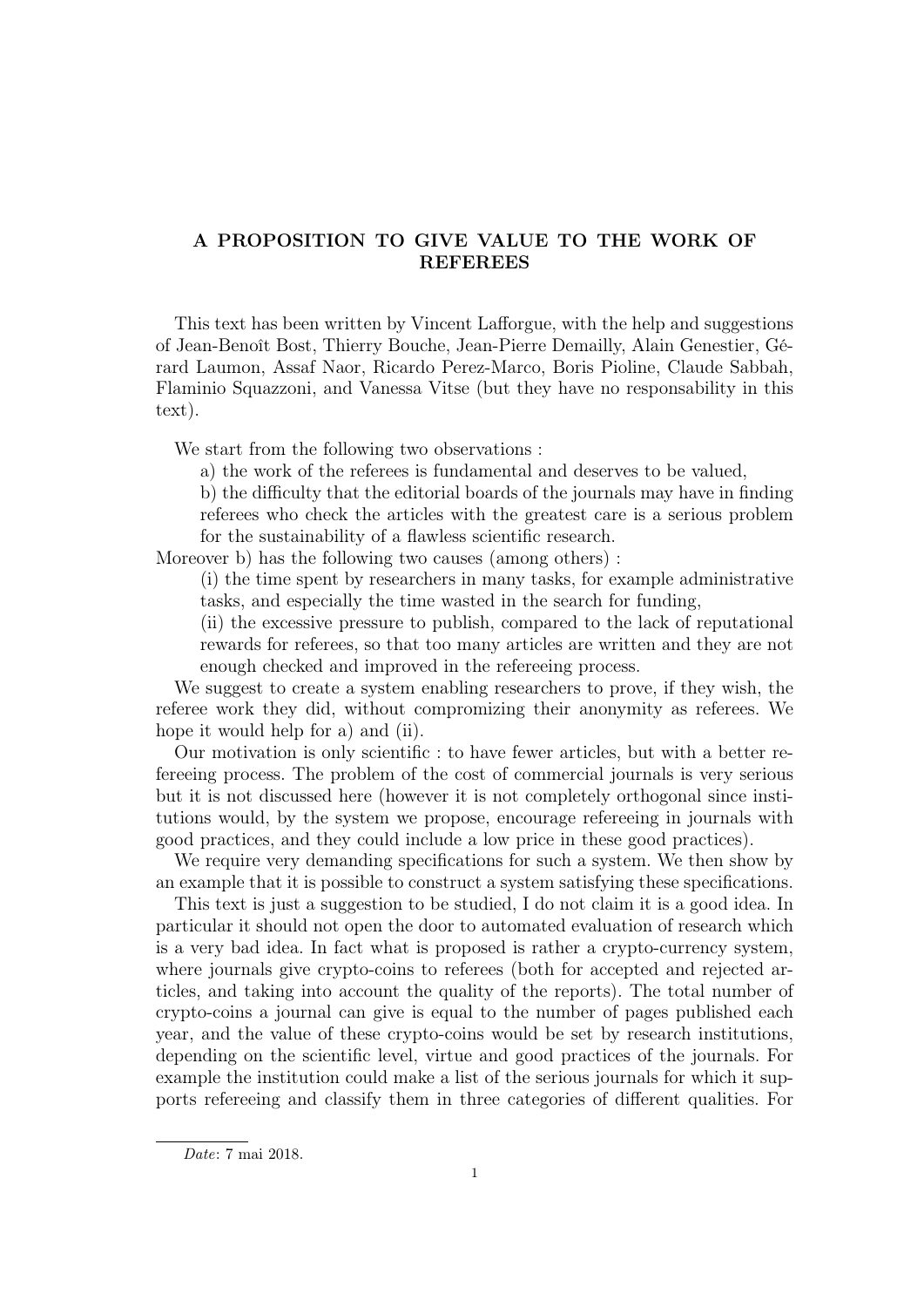each researcher, the institution would add these crypto-coins given by the journals of the three categories, and these three numbers would indicate how many pages have been published thanks to his/her referee works in each of the three categories of journals (these numbers would be less than the numbers of pages of the articles on which he/she wrote reports, because of rejected articles and multiple reports). Then researchers could use these numbers for reputation purpose in their careers. According to some social studies [SBT13], it is not a good idea to give material incentives to referees because this would have a demoralizing effect on disinterested and altruist referees, and decrease the quality of reports. We hope that the system we propose would not have such a negative effect, but this is a serious question.

Cryptography is used to ensure the anonymity of referees is not compromized. But I am not expert in cryptography. If the system was considered useful, it should be evaluated and improved by experts in cryptography.

## 1. Specifications for such a system

The system must enable each researcher to prove the referee work he/she carried out, while respecting the following conditions :

(C1) the system must absolutely preserve the anonymity of the referees,

(C2) the system must be resistant to cheating attempts by any of the actors,

(C3) almost no extra work should be required from referees and editorial boards, and only limited and automatable work from journals and institutions,

(C4) the functioning of journals should not be disturbed.

The system we propose does not require any central authority. It involves, in addition to researchers and journals, institutions. In fact the role of an institution is simply to create a platform for computing total scores. The total score can be a number, or better a set of numbers indicating the number of pages published thanks to the reports of the researcher in three categories of journals (see the end of the second section for a discussion). Everybody could create such a platform, but in practice we think that the platforms chosen by the researchers would be created by big research institutions, national science fundations, or national scientific societies, which inspire confidence (for example in Maths, CNRS, Mathdoc or SMF in France, NSF or AMS in the USA). The qualities an institution must possess to inspire confidence are the following :

(I1) it reliably attaches a total score to the proofs of referee work provided by a researcher,

(I2) it does not disclose the names of the journals that provided such proofs of referee work (and thus preserves the anonymity of referees).

The main point is that the total score will no longer contain any information which could compromize the anonymity of the referees.

There are two possible options : the total score will be

- either published by the institution,
- or certified by the institution in encrypted form, but not publicly disclosed.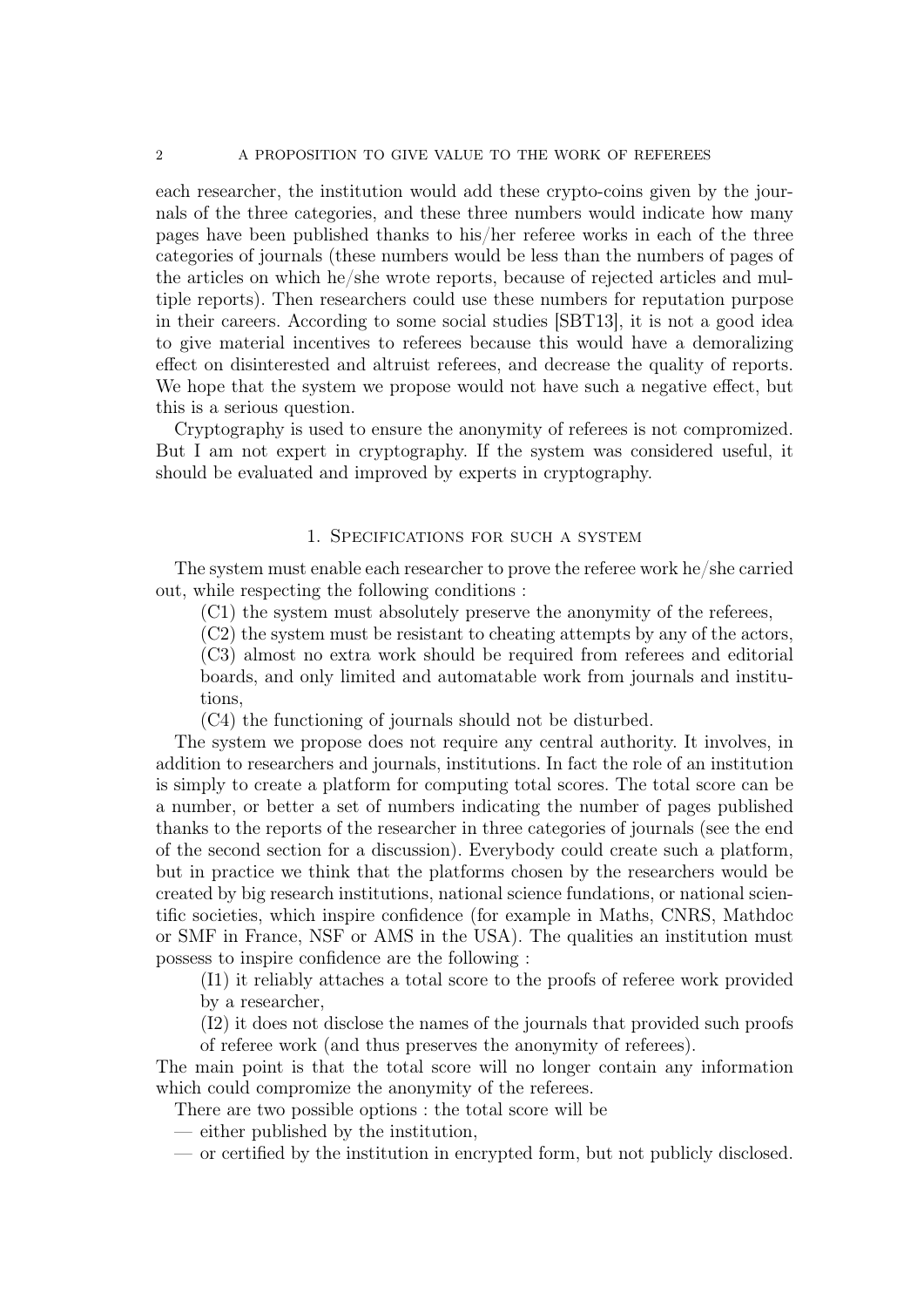In both options the researchers will be able to use their total scores as they wish, for example for their applications, promotions, requests for funding or activity reports. I don't know which option is the best one. A total score like the number of pages published thanks to the referee works of a researcher in journals of different categories has a tangible value and there is no need to compare it with the total scores of other researchers. A reasonable possibility is that each researcher could choose

- either to publish his/her total score
- or to keep it secret (but certified by the institution in encrypted form) and still use it for his/her promotions,...

— or never to ask for it.

The total score is not only a proof of an essential work done for the community and the progress of science, but also a proof of competence since the referees are chosen by the editorial boards for their expertise. It would also be a way, for researchers who have a slowdown in their publications, to show that they are still active and in touch with current research. Therefore even a narrow-minded employer (which would care only about a country or a university, and not about the progress of science) would have interest to take it into account.

Conditions (C1) et (C2) are detailled by the following more technical conditions :

(C1a) the researchers will only provide the institution with the names of the journals for which they have written reports and the scores that the journals have assigned to them for these reports, but not the titles of the articles on which they wrote reports,

(C1b) using these scores the institution will calculate a total score by taking into account the quality of the journals so that the total score no longer contains the names of the journals for which the researcher has written reports,

(C1c) it will be impossible ever to find the names of the referees from the encrypted data published by the journals to certify the scores they have attributed, whatever the future progress of computers (even quantum ones) and cryptanalysis are,

(C2a) the journals will not be able to artificially inflate the scores in order to attract referees to the detriment of other journals,

(C2b) a researcher will not be able (with the current strength of computers in cryptanalysis) to produce a false proof of referee work.

## 2. Concrete description of a simple system

We want to show that it is easy to build such a system. For this we will describe precisely a simple system respecting the specifications. To describe this system we explain successively the role of editorial boards, of journals, of researchers, and of institutions.

The technical details, which are standard in cryptography and easy to implement, can be skipped.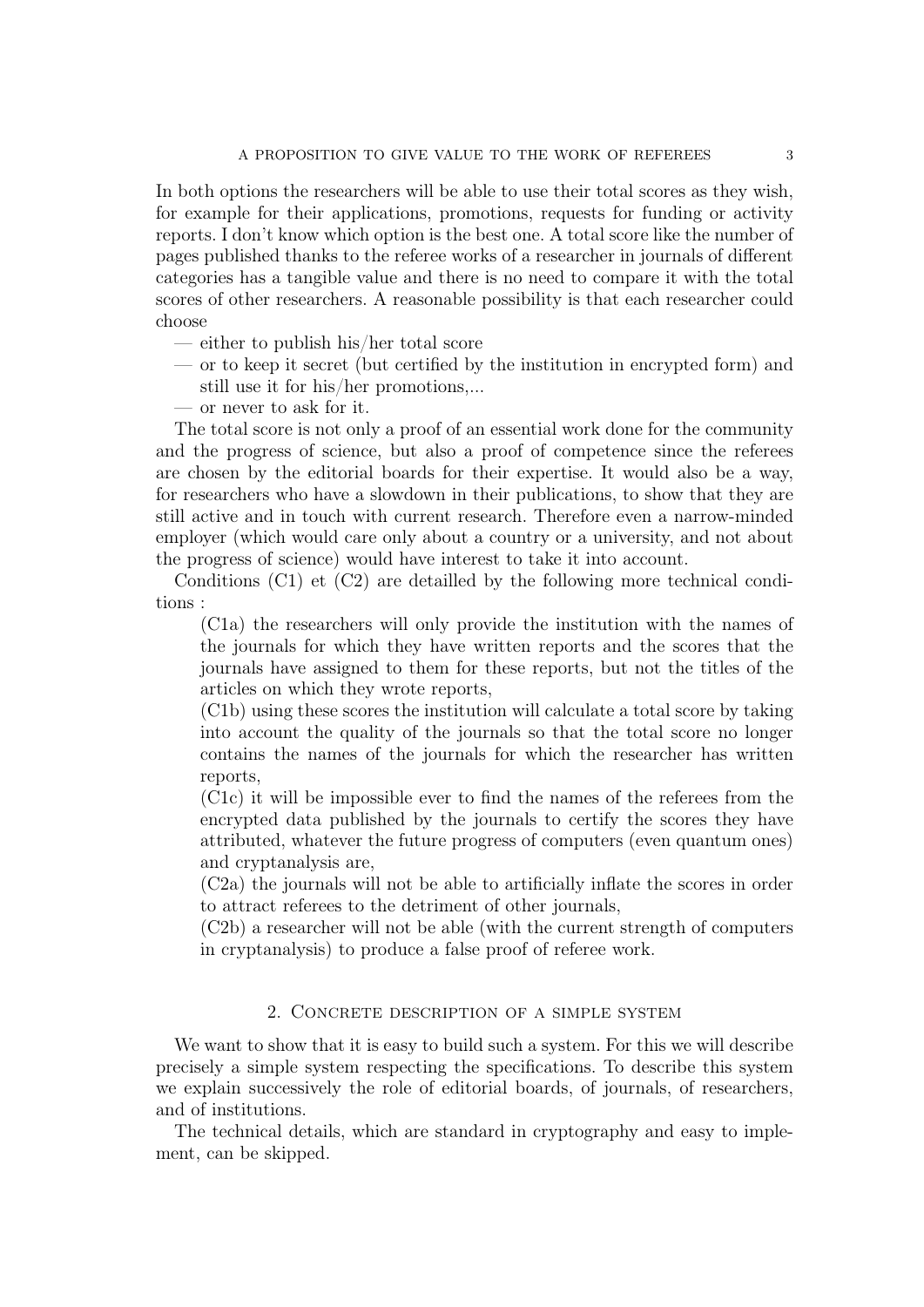2.1. Role of the editorial board. The editorial board assigns a score to each report by its prefered method. We may suggest to the editorial board

- to assign the same scores to positive or negative reports, resulting in publication or rejection, in order not to create incentives in one direction,
- to fix once and for all an automated algorithm assigning a score to each report according to the number of pages of the reviewed article and a box checked by an editor, to distinguish short, detailed or very detailed reports, and add a bonus depending on the quality of the report, the difficulty of the article, and especially the errors found and improvements suggested by the referee (which should be rewarded by a high bonus).

The additional workload for the editorial board is therefore low, once the automated algorithm is put in place.

2.2. Role of the journal. For each report, the journal creates an alphanumeric text YJSN by concatenating

- the year Y (determined by the journal, for example, the year in which the decision is made to publish or reject the article),
- the journal J, more precisely J will be the name or acronym of the journal (as the journal prefers) followed by its ISSN code (to avoid any ambiguity),
- the score S,
- the name of the referee N, in the form first name-(initial)-last name.

For example, if Athanase B. Clifford writes in 2018 a report for the journal Annales de l'Institut Fourier with ISSN code 1777-5310 and obtains the score 40, YJSN will be

2018+AIF-1777-5310+Score40+Athanase B. Clifford

We put here  $+$  signs to separate the parts Y, J, S, N whose length can vary, and it is assumed that none contains the  $+$  sign (but it is a technical detail to be adjusted later).

Then

— the journal concatenates to YJSN a random text r, for example YJSNr will be

2018+AIF-1777-5310+Score40+Athanase B. Clifford+9d39f68f8afc23f80 ee8884e89ffd44b55c1997f822ce1bd72333fd834b5cfee

— the journal computes with a hash function the hash  $h=Hash(Nr)$  and it deduces the concatenated text YJSh, in our example YJSh will be

2018+AIF-1777-5310+Score40+ea7a269899b049920f71d8f372433399fd4 ae805e56a3f2500736ab29097255d

— every year the journal publishes the list of all YJSh (for all positive or negative reports), and also publishes the sum of the scores S and the coefficient

$$
\beta_{J,Y} = \frac{\text{number of pages published in the year}}{\text{sum of the scores}},
$$

sum of the scores

— the journal sends by email to the referee the alphanumeric text YJSNr.

The journal can sign the list of all YJSh to certify it.

A hash function is a function which is easy to compute but for which it is extremely difficult (and impossible with current computers) to find an inverse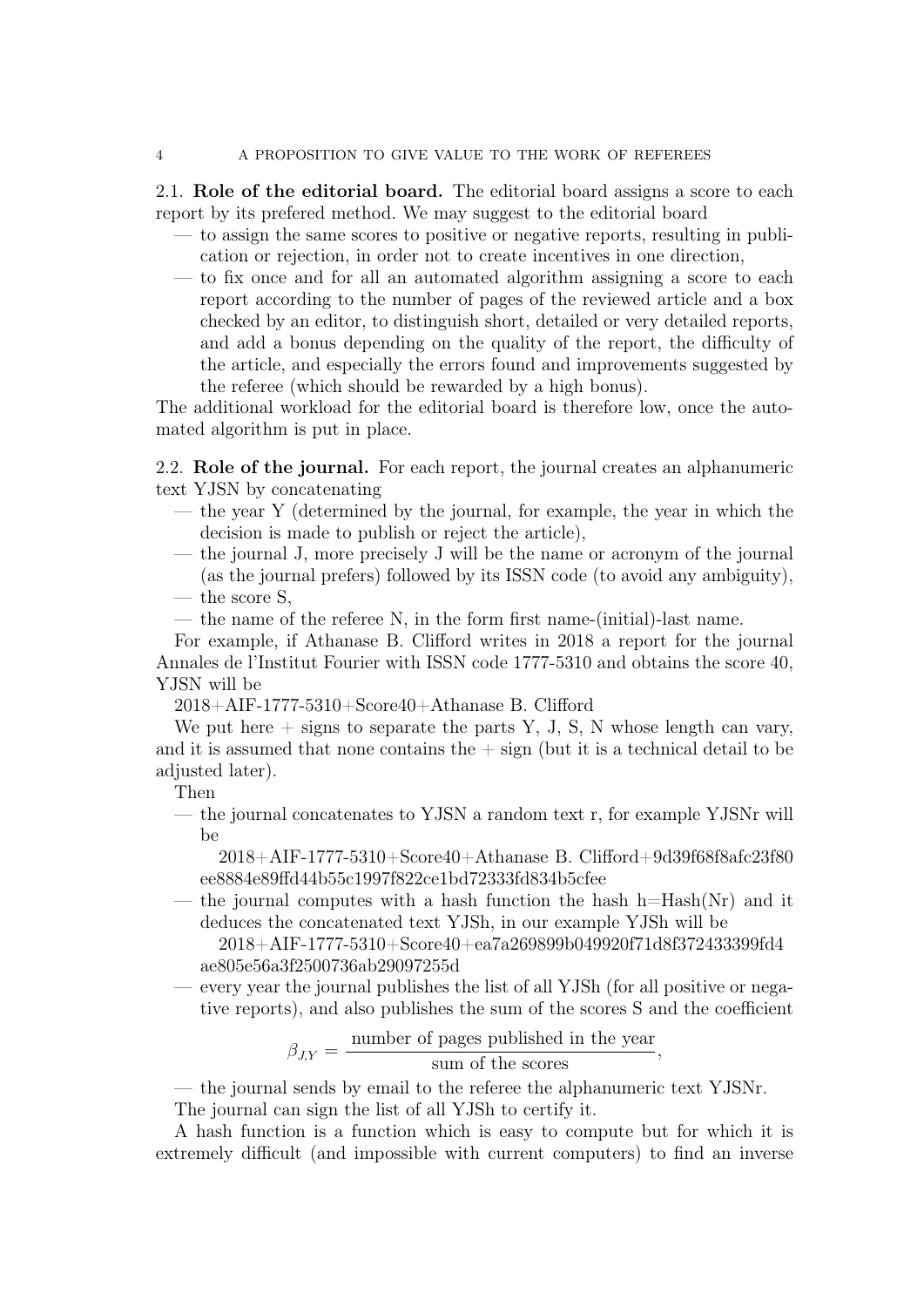image, or two strings with the same image. So the idea (standard in cryptography) is that h certifies N if we know r.

The above operations are very simple. For example under Linux or by opening a Terminal with a Mac, we can obtain a pseudo-random hexa chain of 256 bits r by the command openssl rand 32 -hex, and h can be computed with SHA-256 by the command echo -n Nr | shasum -a 256 (the above examples were obtained in this way). We can choose other random generators and hash functions of course. To limit the work of the journal, all these operations should be automated.

This system respects the specifications :

- $-$  if YJSh has been published to certify the referee work of a researcher N, a researcher N' (different from N) cannot, with current computers, find r' such that the hash of N'r' is h, which guarantees  $(C2b)$ , nor can the journal find Nr and N'r' having the same hash (which would have allowed it to use the same YJSh for several researchers and would have contradicted  $(C2a)$ ,
- we take r at least as long as the hash h so that, when r varies, the hash h of Nr takes almost all the possible values of h, and therefore, even if in the future supercomputers are able to compute all the inverse images for the hash function, they will never be able to deduce N from h, so this guarantees (C1c),
- the interest of the coefficient  $\beta_{JY}$  is that  $\beta_{JY} S$  is a normalized score such that the sum of the normalized scores is equal to the number of pages published in the year by the journal : everybody can verify the computation of  $\beta_{J,Y}$  (as the quotient of the number of pages published by the journal J in the year Y by the sum of the scores S for all YJSh in the list published by the journal), and this prevents the journal from inflating artificially the scores and therefore guarantees  $(C2a)$ .

It would be more pleasant for referees that the journal normalizes itself the scores at the end of the year, when it sends the emails to the referees, so that  $\beta_{J,Y} = 1$ . Indeed the normalized score has a clear meaning : it indicates the number of pages published by the journal using the report. Of course this number will be less than the total number of pages of the article because of rejected articles and multiple reports on the same article.

2.3. Role of the researcher. If the researcher does not wish to prove a referee work he/she just destroys the email by which the journal communicated YJSNr to him/her, and the hash h in YJSh published by the journal will remain undeciphered forever.

If the researcher wishes to prove his/her referee works to an institution (so that it gives him/her a total score that he/she can use for his/her applications, promotions ...), he shall communicate to it, for each report, the alphanumeric text YJSNr which the journal has sent to him/her by email. For example, it could copy and paste YJSNr from this email to a box on a web page of the institution.

Then the researcher could use this web page to obtain his/her total score corresponding to some interval of years and, in the option where these total scores are not publicly disclosed, a way to certify it.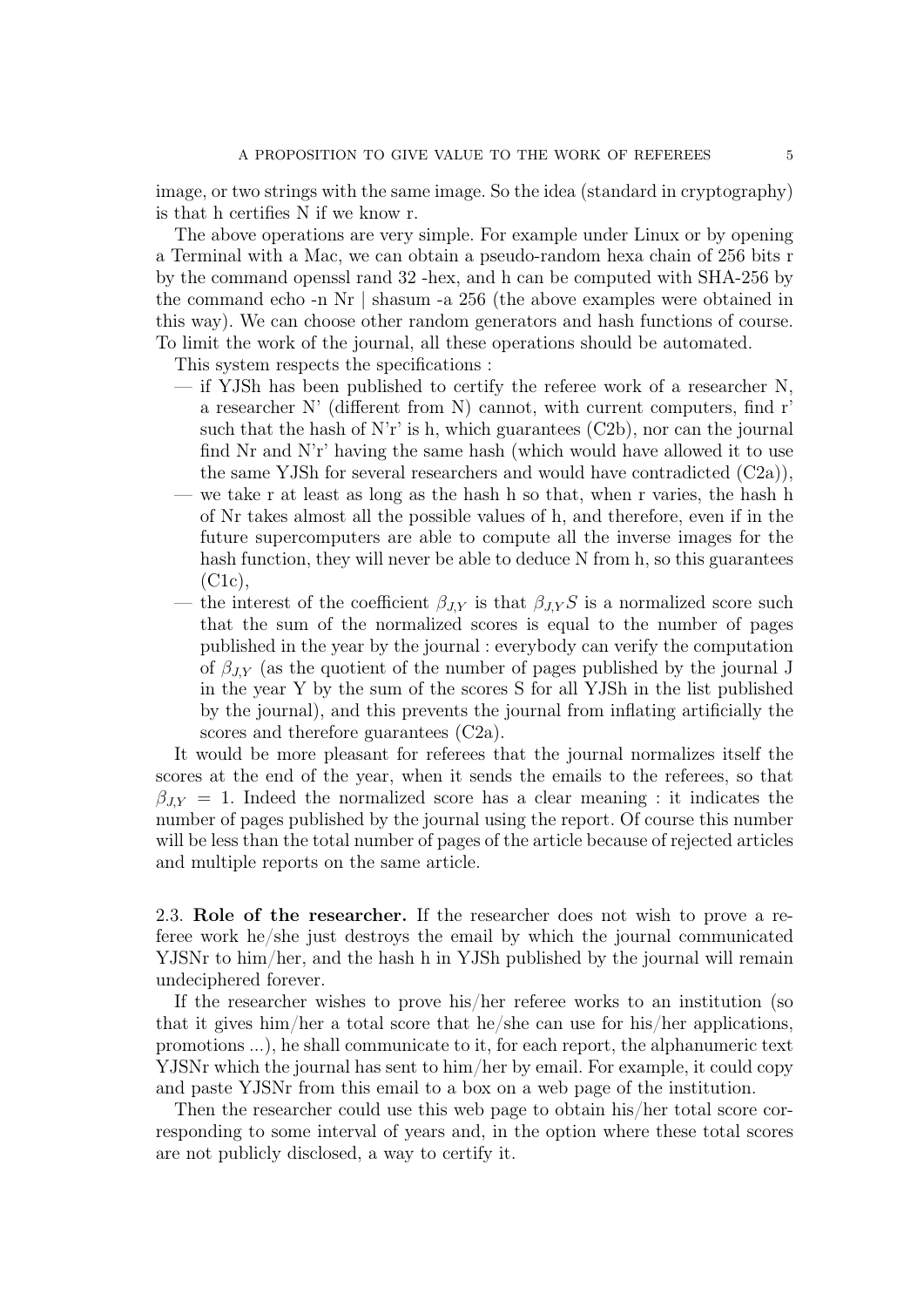So this system requires almost no additional work for researchers.

2.4. Role of the institution. The institution creates a file containing all YJSh for all journals (participating to the system) from the lists they have published (since the file is the same for all institutions, it only needs to be created once). With 100000 mathematical articles per year, and 100 octets for each YJSh, this makes a maximum of 10Mo each year. The institution checks that each journal has correctly normalized the scores so that  $\beta_{J,Y} = 1$ , or otherwise it computes  $\beta_{J,Y}$  (as the quotient of the number of pages published by the journal J during year Y by the sum of the scores S for all the YJSh of the file).

When a researcher communicates YJSNr to it, the institution can then compute  $h =$  Hash(Nr) since the hash functions are public (for example, by the command echo -n Nr | shasum -a 256). It checks that YJSh appears in the file, and that N is the name of the researcher.

All journals are not of the same quality, but the names of the journals for which a researcher made reports must remain secret. To value the referee works I see two solutions.

**First solution.** The institution gives to the referee work the value  $\alpha_{J,Y,I}\beta_{J,Y}S$ , where  $\alpha_{J,Y,I}$  is a quality coefficient that the institution I assigns to each journal J (and that it can re-evaluate each year Y). By taking the sum of the  $\alpha_{J,Y,I}\beta_{J,Y}S$ for a given researcher the institution obtains a total score for all the referee works that he/she wishes to be valued. The total score does no more contain the names of the journals for which the researcher has written reports, and thus preserves the anonymity of the referees. The system therefore satisfies conditions (C1a) and (C1b). To limit the work of the institution, the computation of the total score as the sum of the  $\alpha_{J,Y,I}\beta_{J,Y}S$  should be automated. The institution chooses the coefficients  $\alpha_{J, Y, I}$  as it wishes. Reasonably the coefficient  $\alpha_{J, Y, I}$  should depend on the scientific level of the journal, an estimate of its rejection rate (the higher the rejection rate is, the more the journal needs referees for the same number of published pages), and also on its virtue and good practices.

Second solution. The institution regroups serious journals in three (or more) categories of journals of comparable quality (with the same criteria as above). Then it computes the sum of the  $\beta_{J,Y} S$  for each category (if the categories are big enough this will not compromize the anonymity of the referees). In that case the total score is a set of numbers, namely for each category, the number  $\sum_{J \in \text{category}} \beta_{J,Y} S$  which indicates the number of pages published in the year Y by this category of journals using the researcher's reports. This number will be less than the total number of pages of the articles (published by this category of journals) on which he/she has written reports because of rejected articles and multiple reports on the same article. Note that, in order to protect the anonymity of referees, these numbers would have to be rounded to integers, and even to multiple of 5 if they are big.

The second solution seems better because

— it does not look like an automated notation system that we want to avoid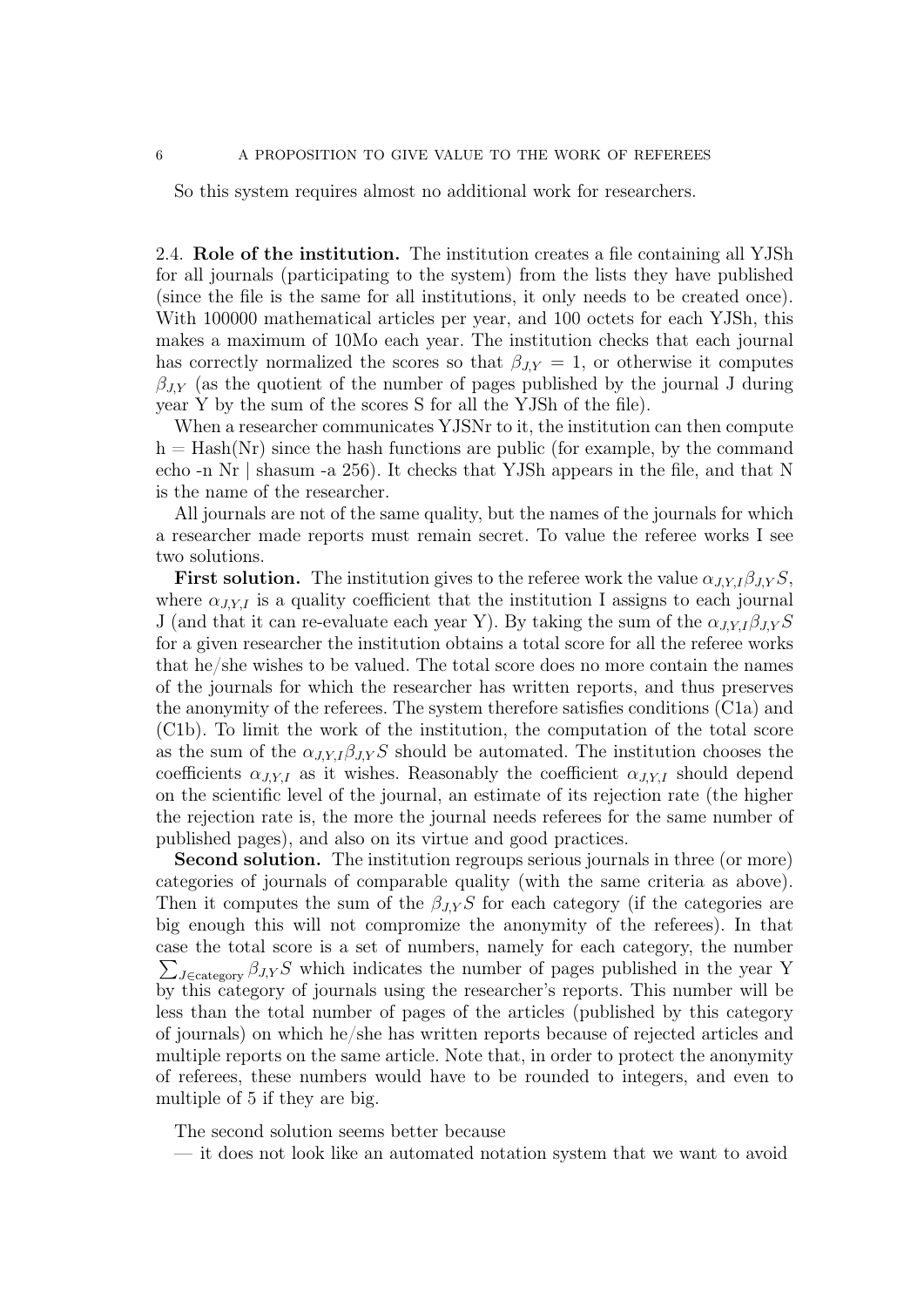— the number of pages published in each category of journals thanks to the referee works of a researcher has a clear meaning.

### 3. Conclusion

The system proposed above thus satisfies all the specifications. It goes without saying that, if the idea is applied, the system should be examined by experts in cryptography and the technical details will have to be revised depending on the practical constraints of its implementation.

Typically the system could be started in the following way. First, an institution and a core of journals adopt it. After consultation of their computer experts, they standardize

- the format of the alphanumeric texts YJSNr and YJSh (in order to enable the researcher to copy and paste YJSNr from the email sent by the journal to the institution's web page),
- the hash function,
- the format of the files published by the journals containing the list of the YJSh.

This is the only standardization necessary to start the system. Otherwise the system is completely decentralized. All the journals and institutions can freely join it. Given the difficulty in finding referees, journals will have interest to adopt the system (which requires little effort from them). One institution in the world is enough to compute total scores, but if the system spreads there will probably be many.

In fact free journals (which everybody wants to encourage) could find it difficult to do the necessary programming to give the scores to referee reports, apply the hash function, and send the emails to the referees. Therefore it would be better if a free software to do this was available (in other words it would be better if the first journals adopting this system create a free software which other journals can use if they wish).

To avoid any misunderstanding, it is important to clarify the following three points.

This text is in no way intended to promote automated evaluation systems. It is only to preserve the anonymity of the referees, according to the draconian conditions (C1a), (C1b) and (C1c), that we proposed an automated system. The other activities of the researchers, which are not anonymous, are much better evaluated in a non-automated way.

This text is not a plea for the anonymity of referees. A referee may sign his/her report if he/she wishes. The proposed system only avoids anonymity being compromized against the referee's will.

Finally, the proposed system would not disturb the current functioning of journals, nor would it hinder the progress that many people wish (notably towards free open access). On the contrary, by the choice of the coefficients  $\alpha_{J, Y, I}$  or of the categories to which the journals belong, institutions would encourage journals to raise their quality and to adopt good practices.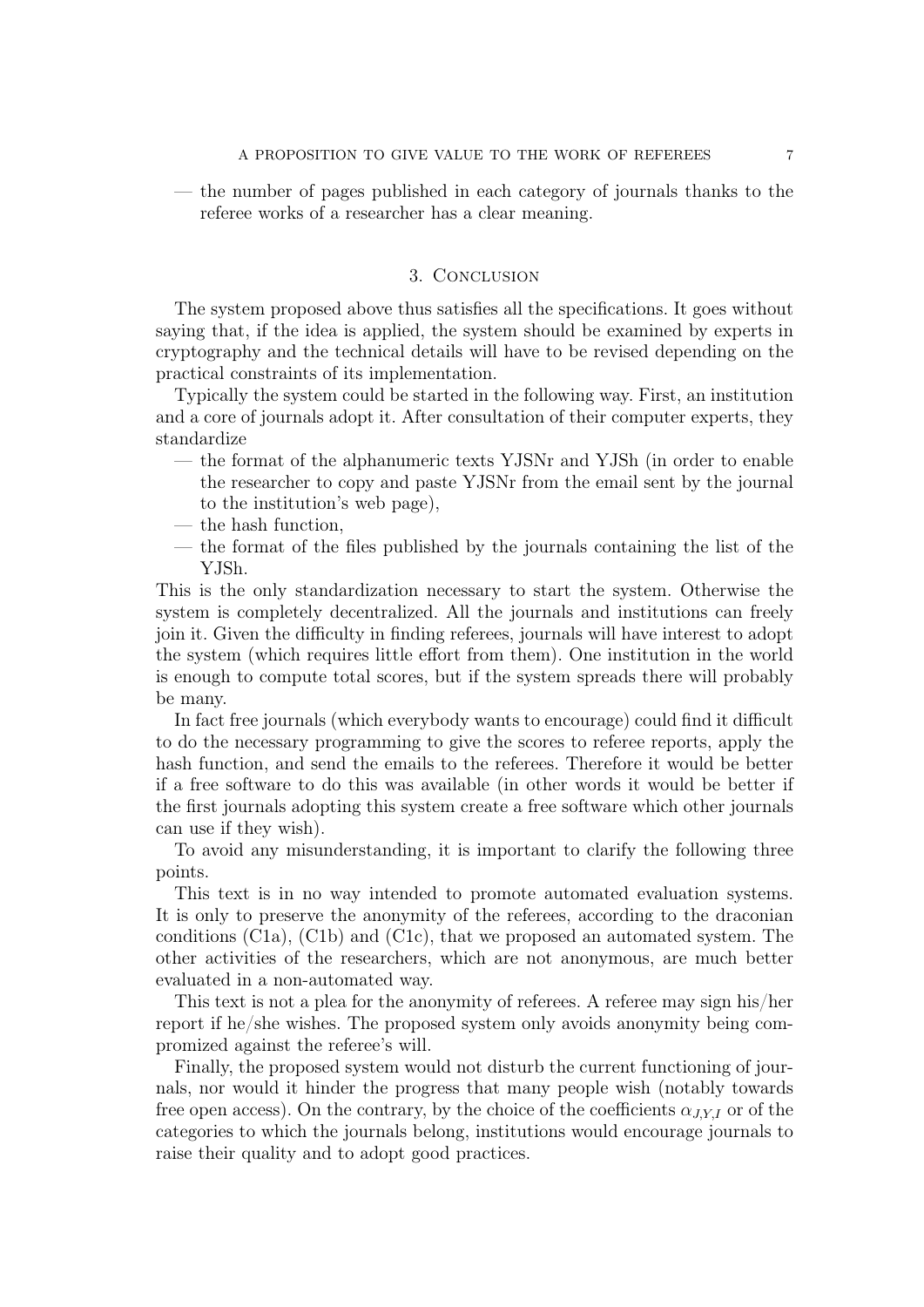#### 8 A PROPOSITION TO GIVE VALUE TO THE WORK OF REFEREES

#### 4. Another use of the proposed system

The following idea was suggested by Jean-Pierre Demailly. Often the reports received by the editorial boards contain comments of great interest for the public, and are more detailed and relevant than the reports published on MathSciNet after the publication of the article. One could imagine that journals encourage voluntary referees to extract from their report a public report, which the journal would post on the web together with the published article. This public report could be anonymous or not. It could then be used by databases such as MathSci-Net or zbMATH. This is independent of the system proposed in this text, except that the journals could reward such an extra work of voluntary referees by a higher score.

### 5. Complements

5.1. Possible drawbacks of this system. As we already said, according to some social studies [SBT13], it is not a good idea to give material incentives to referees because this would have a demoralizing effect on disinterested and altruist referees, and decrease the quality of reports. We could fear this also for the system we propose. In particular we could fear that researchers would be demotivated to referee for low level journals, because it would bring them only a small reward, or no reward at all. However some authors may submit good articles to low level journals for specific reasons (for example to please an editor, or because of the country, the region or the university where the journal is published). Another unintended consequence could be that journals which institutions ranked in a low category start competing to attract reviewers with material incentives.

Another problem comes from the fact that the institution has to give to each journal a quality coefficient  $\alpha_{JY,I}$ , or at least classify serious journals in three categories, where in each category the normalization is given by the number of pages published each year. The choice of these quality coefficients may be considered as a delicate question by the institution. On the other hand, the normalization by the number of pages has the drawback that pages may be larger or smaller according to the journal. Moreover online journals could propose their articles in a form such that they have no clear number of pages. The number of characters published each year by the journal would be a better normalization than the number of pages.

Another question is whether scores should be made public or kept secret (and used by researchers only for their applications, promotions or requests for fundings). What we suggest in this text is that each reseacher would choose for himself/herself. An argument in favor of public scores is that they would have greater emulating effect. But their list could be misused by people or institutions.

## 5.2. Problems of change of name and homonymy. The name of a researcher is not a perfect identifier because

a) persons may change their name (especially after a marriage),

b) there are perfect homonyms, with the same name, (the same initial) and the same first name.